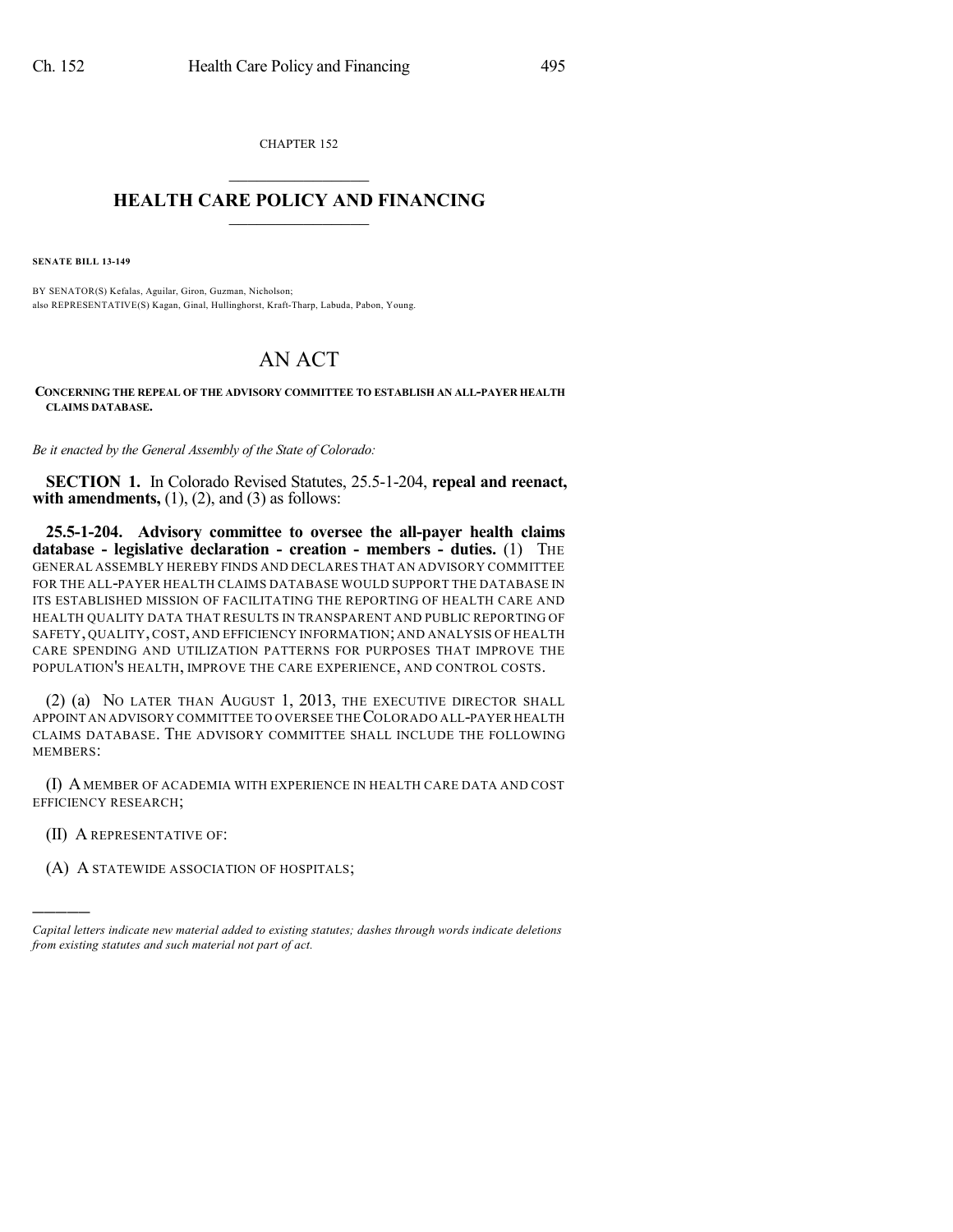(B) AN INTEGRATED MULTI-SPECIALTY ORGANIZATION;

(C) PHYSICIANS AND SURGEONS;

(D) AN ORGANIZATION THAT PROCESSES INSURANCE CLAIMS OR CERTAIN ASPECTS OF EMPLOYEE BENEFIT PLANS FOR A SEPARATE ENTITY;

(E) A NONPROFIT ORGANIZATION WHO DEMONSTRATES EXPERIENCE WORKING WITH EMPLOYERS TO ENHANCE VALUE AND AFFORDABILITY IN HEALTH INSURANCE;

(F) DENTAL INSURERS;

(G) PHARMACISTS OR AN AFFILIATE SOCIETY;

(H) PHARMACY BENEFIT MANAGERS;

(I) A STATEWIDE ASSOCIATION OF AMBULATORY SURGICAL CENTERS;

(III) A REPRESENTATIVE, WHO IS NOT A SUPPLIER OR BROKER OF HEALTH INSURANCE, OF:

(A) SMALL EMPLOYERS THAT PURCHASE GROUP HEALTH INSURANCE FOR EMPLOYEES;

(B) LARGE EMPLOYERS THAT PURCHASE HEALTH INSURANCE FOR EMPLOYEES;

(C) SELF-INSURED EMPLOYERS;

(IV) AREPRESENTATIVE FROM A COMMUNITY MENTAL HEALTH CENTER WHO HAS EXPERIENCE IN BEHAVIORAL HEALTH DATA COLLECTION;

(V) THREE REPRESENTATIVES WITH A DEMONSTRATED RECORD OF ADVOCATING HEALTH CARE ISSUES ON BEHALF OF CONSUMERS;

(VI) TWO REPRESENTATIVES OF HEALTH INSURERS, ONE WHO REPRESENTS NONPROFIT INSURERS AND ONE WHO REPRESENTS FOR-PROFIT INSURERS;

(VII) TWO REPRESENTATIVES OF NONPROFIT ORGANIZATIONS THAT FACILITATE HEALTH INFORMATION EXCHANGE TO IMPROVE HEALTH CARE FOR ALL COLORADANS;

(VIII) THE EXECUTIVE DIRECTOR OR HIS OR HER DESIGNEE, SERVING AS AN EX OFFICIO MEMBER;

(IX) THE COMMISSIONER OF INSURANCE OR HIS OR HER DESIGNEE, SERVING AS AN EX OFFICIO MEMBER;

(X) A REPRESENTATIVE OF THE DEPARTMENT OF PERSONNEL AND ADMINISTRATION, SERVING AS AN EX OFFICIO MEMBER;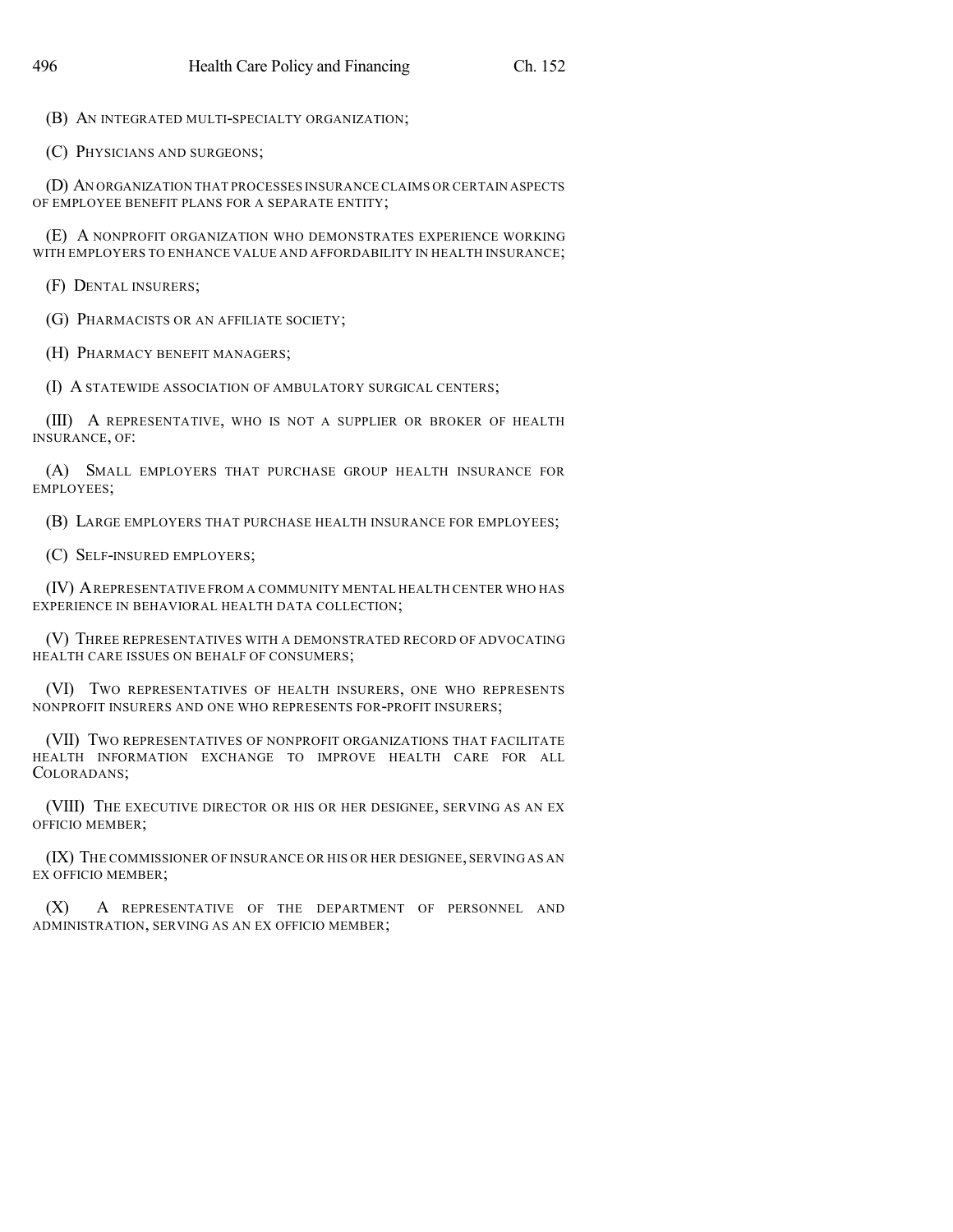(XI) THE DIRECTOR OF THE OFFICE OF INFORMATION AND TECHNOLOGY OR HIS OR HER DESIGNEE, SERVING AS AN EX OFFICIO MEMBER; AND

(XII) TWO MEMBERS OF THE GENERAL ASSEMBLY, ONE APPOINTED BY THE MAJORITY LEADER OF THE SENATE AND ONE APPOINTED BY THE MAJORITY LEADER OF THE HOUSE OF REPRESENTATIVES; EXCEPT THAT, IF THE MAJORITY LEADERS ARE FROM THE SAME POLITICAL PARTY, THE MINORITY LEADER OF THE HOUSE OF REPRESENTATIVES SHALL APPOINT THE SECOND MEMBER.THE TWO MEMBERS OF THE GENERAL ASSEMBLY SHALL SERVE AS EX-OFFICIO MEMBERS.

(b) THE ADVISORY COMMITTEE SHALL MAKE RECOMMENDATIONS TO THE EXECUTIVE DIRECTOR AND THE COLORADO ALL-PAYER HEALTH CLAIMS DATABASE ADMINISTRATOR RELATED TO THE COLORADO ALL-PAYER HEALTH CLAIMS DATABASE. THE RECOMMENDATIONS INCLUDE THE FOLLOWING:

(I) PROCEDURES FOR THE COLLECTION, RETENTION, USE, AND DISCLOSURE OF DATA FROM THE COLORADO ALL-PAYER HEALTH CLAIMS DATABASE, INCLUDING PROCEDURES AND SAFEGUARDS TO PROTECT THE PRIVACY, INTEGRITY, CONFIDENTIALITY, AND AVAILABILITY OF ANY DATA;

(II) GUIDELINES FOR CHARGING FOR CUSTOM REPORTS FROM THE COLORADO ALL-PAYER HEALTH CLAIMS DATABASE;

(III) PROCEDURES TO ENSURE COMPLIANCE WITH THE "HEALTH INSURANCE PORTABILITY AND ACCOUNTABILITY ACT OF 1996", PUB.L. 104-191, AS AMENDED, AND IMPLEMENTING FEDERAL REGULATIONS;

(IV) PROCEDURES TO ENSURE COMPLIANCE WITH OTHER STATE AND FEDERAL PRIVACY LAWS; AND

(V) PROCEDURES FOR DATA CONFIDENTIALITY AND DATA DISPOSAL IF THE COLORADO ALL-PAYER HEALTH CLAIMS DATABASE CEASES TO EXIST.

(3) (a) THE ADMINISTRATOR SHALL PREPARE AND FILE ANNUAL REPORTS TO THE LEGISLATURE BY MARCH 1 OF EACH YEAR. THE ANNUAL REPORT MUST CONTAIN:

(I) THE USES OF THE DATA IN THE ALL-PAYER HEALTH CLAIMS DATABASE;

(II) PUBLIC STUDIES PRODUCED BY THE ADMINISTRATOR;

(III) THE COST OF ADMINISTERING THE COLORADO ALL-PAYER HEALTH CLAIMS DATABASE, THE SOURCES OF THE FUNDING, AND THE TOTAL REVENUE TAKEN IN BY THE DATABASE;

(IV) THE RECIPIENTS OF THE DATA, THE PURPOSES FOR THE DATA REQUESTS, AND WHETHER A FEE WAS CHARGED FOR THE DATA;

(V) A FEE SCHEDULE DISPLAYING THE FEES FOR PROVIDING CUSTOM DATA REPORTS FROM THE COLORADO ALL-PAYER HEALTH CLAIMS DATABASE.

(b) THE EXECUTIVE DIRECTOR SHALL REQUIRE AN EVALUATION OF THE